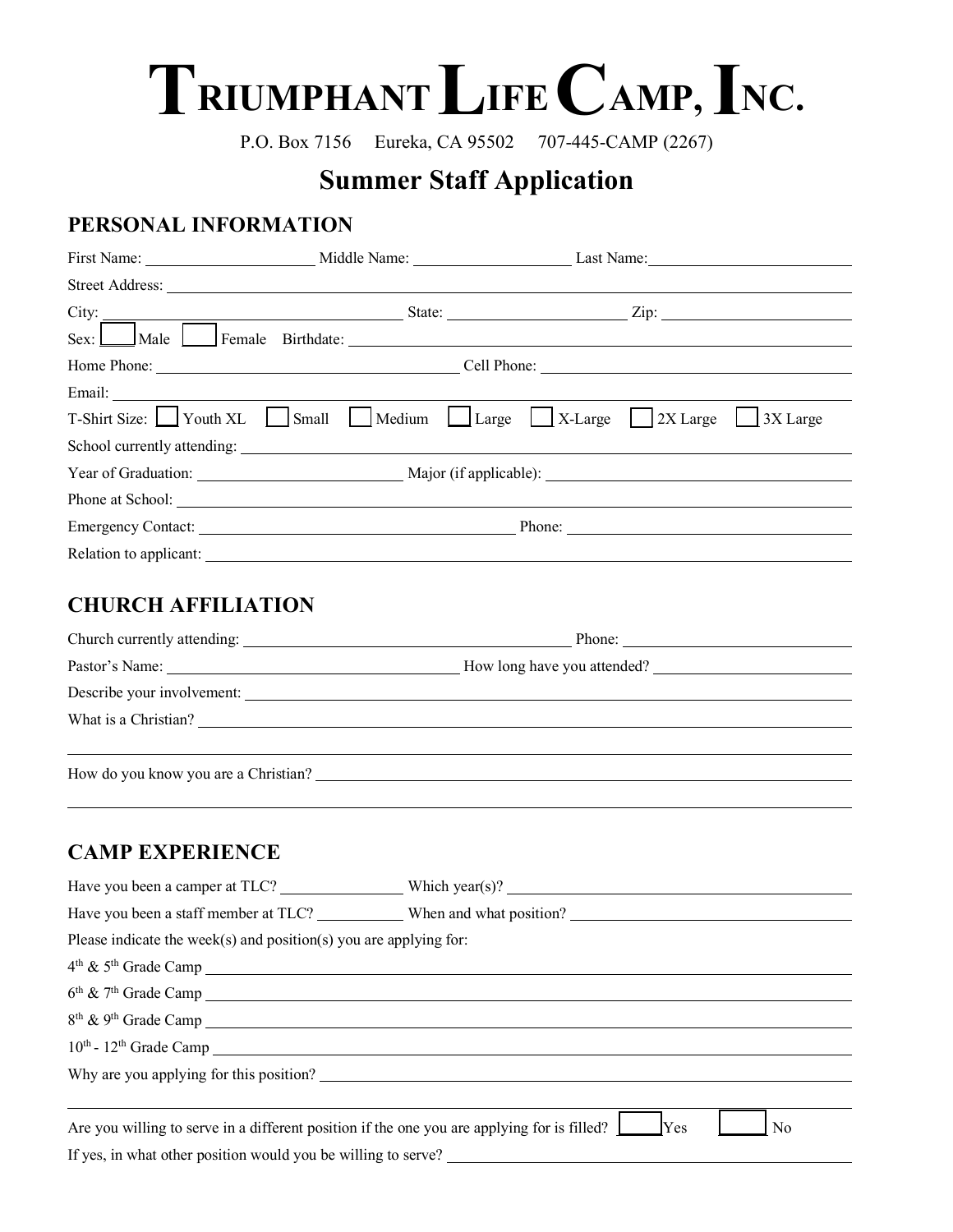| What is your greatest strength? |  |  |  |  |  |
|---------------------------------|--|--|--|--|--|
|---------------------------------|--|--|--|--|--|

What is your greatest weakness?

### **EMPLOYMENT HISTORY**

Please list the two most recent places of employment:

|                                                                     | Dates of employment: <u>Neason for leaving:</u> Neason for leaving:                                                                                                                                                            |
|---------------------------------------------------------------------|--------------------------------------------------------------------------------------------------------------------------------------------------------------------------------------------------------------------------------|
|                                                                     | Name of Supervisor: Phone: Phone: Phone: Phone: 2008.                                                                                                                                                                          |
|                                                                     |                                                                                                                                                                                                                                |
|                                                                     | 2. Position: Position: 2.                                                                                                                                                                                                      |
|                                                                     | Dates of employment: Reason for leaving: Reason for leaving:                                                                                                                                                                   |
|                                                                     | Name of Supervisor: Phone: Phone: Phone: Phone: Phone: Phone: Phone: Phone: Phone: Phone: Phone: Phone: Phone: Phone: Phone: Phone: Phone: Phone: Phone: Phone: Phone: Phone: Phone: Phone: Phone: Phone: Phone: Phone: Phone: |
| If Yes, please attach an explanation.                               | Have you ever been convicted for other than a minor traffic violation? $\Box$ Yes<br>N <sub>0</sub>                                                                                                                            |
| <b>Yes</b><br>$\vert$ No                                            | Have you ever been convicted of child abuse, sexual abuse or any other crime in which a minor was the victim?<br>If Yes, please attach an explanation.                                                                         |
| If Yes, please describe the condition and explain work limitations. | Do you have any physical condition that would limit your capacity for the job applied for? $\Box$ Yes<br><b>No</b>                                                                                                             |
|                                                                     |                                                                                                                                                                                                                                |
| (If No, please attach an explanation)                               | Have you read the TLC Statement of Faith and are you in agreement? <u>I</u> Yes<br>N <sub>0</sub>                                                                                                                              |

I fully understand that Triumphant Life Camp has certain regulations concerning matters of conduct, leave, safety, etc. If my application is accepted, I can be depended upon for complete cooperation. I further understand the importance of fulfilling the entire obligation of my work agreement. I will assist to the best of my ability during my time of service in maintaining and further developing the biblical emphasis, Christian values, and attitude of service of Triumphant Life Camp. All of the above information is true and accurate to the best of my knowledge.

Applicant's Signature: Date: Date:

Please mail, fax, or email your completed application **(all necessary pages)** to: Triumphant Life Camp P.O. Box 7156 Eureka, CA 95502 Office: 707-445-CAMP fax: 707-444-8564 Email: summercamp@tlc-camp.orgWebsite: www.tlc-camp.org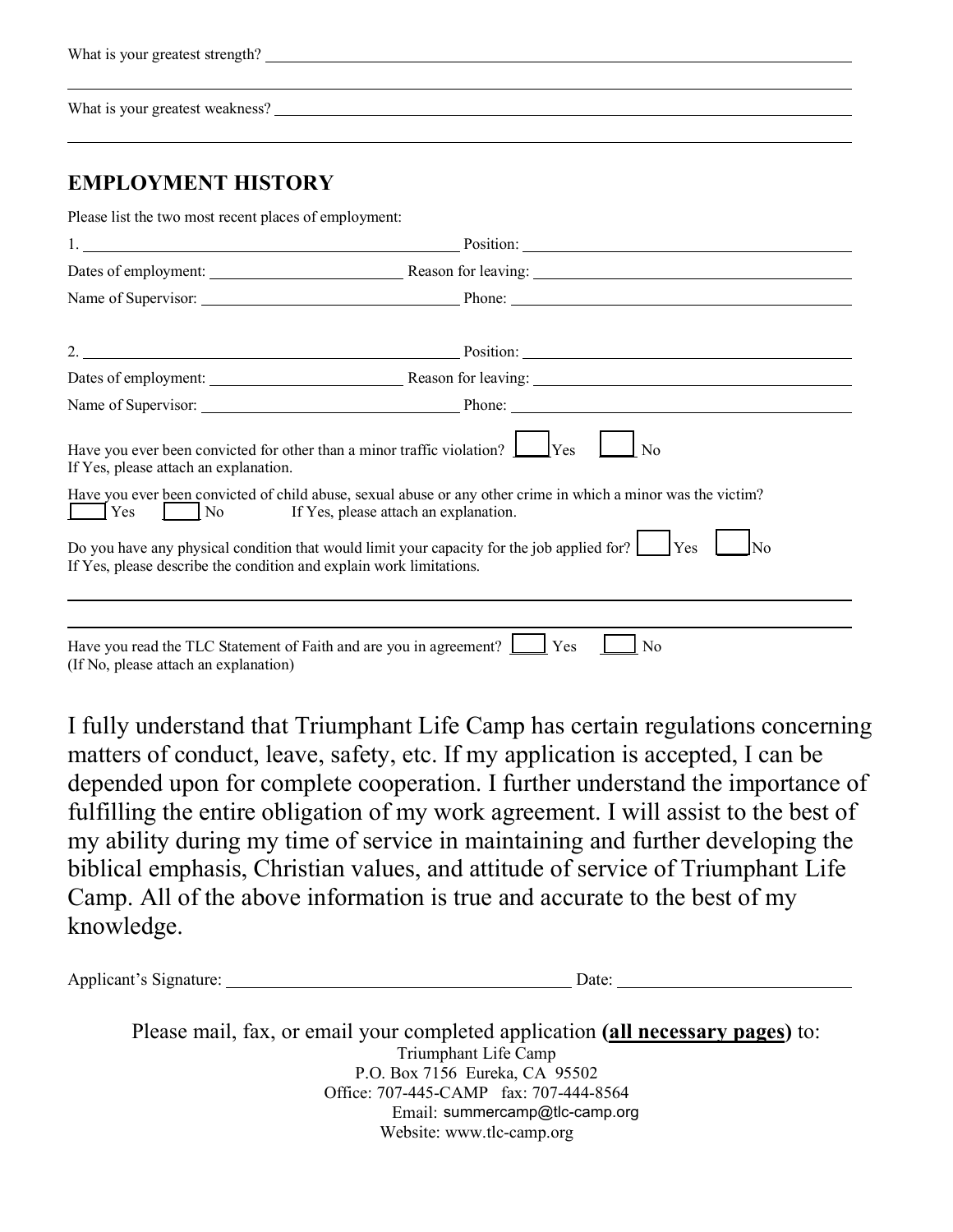## **PERSONAL TESTIMONY**

#### **How you became a follower of Jesus Christ**

Please write your personal salvation testimony below. This includes things such as background, family or anything else that came into play in your salvation experience and how God is working in your life.

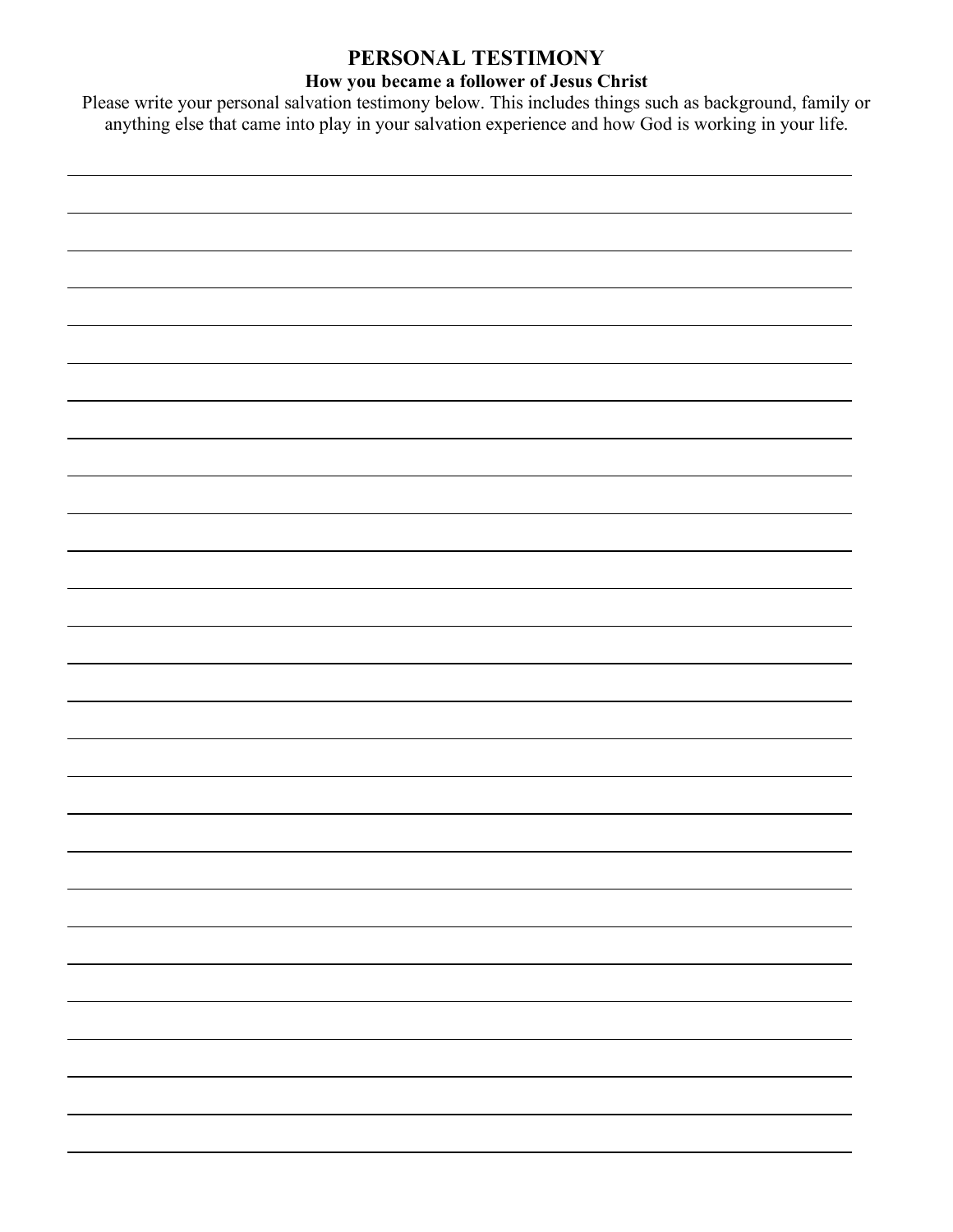# **Summer Staff Medical Release Form**

## **Medical History**

|                                                                                      |  |        | Permission to administer over the counter medicine (i.e. Tylenol, Sudafed, etc.) $\boxed{\phantom{a}}$ Yes $\phantom{a}$ No                                                                                                                                                                                                                                                                                                                                                                                                                                                                                                                                                                                                                                                                                         |
|--------------------------------------------------------------------------------------|--|--------|---------------------------------------------------------------------------------------------------------------------------------------------------------------------------------------------------------------------------------------------------------------------------------------------------------------------------------------------------------------------------------------------------------------------------------------------------------------------------------------------------------------------------------------------------------------------------------------------------------------------------------------------------------------------------------------------------------------------------------------------------------------------------------------------------------------------|
| any communicable illness or pest during the three weeks prior to their week of camp. |  |        | Please send all medications in the original container with dispensing instructions. Notify TLC if staff member is exposed to                                                                                                                                                                                                                                                                                                                                                                                                                                                                                                                                                                                                                                                                                        |
| <b>Insurance Information</b>                                                         |  |        |                                                                                                                                                                                                                                                                                                                                                                                                                                                                                                                                                                                                                                                                                                                                                                                                                     |
|                                                                                      |  |        | Insurance Company: <u>example</u> and the company of the contract of the contract of the contract of the contract of the contract of the contract of the contract of the contract of the contract of the contract of the contract o                                                                                                                                                                                                                                                                                                                                                                                                                                                                                                                                                                                 |
|                                                                                      |  |        |                                                                                                                                                                                                                                                                                                                                                                                                                                                                                                                                                                                                                                                                                                                                                                                                                     |
|                                                                                      |  |        |                                                                                                                                                                                                                                                                                                                                                                                                                                                                                                                                                                                                                                                                                                                                                                                                                     |
| <b>Emergency Contact Information</b>                                                 |  |        |                                                                                                                                                                                                                                                                                                                                                                                                                                                                                                                                                                                                                                                                                                                                                                                                                     |
| <b>Emergency Contact:</b>                                                            |  | Phone: |                                                                                                                                                                                                                                                                                                                                                                                                                                                                                                                                                                                                                                                                                                                                                                                                                     |
|                                                                                      |  |        |                                                                                                                                                                                                                                                                                                                                                                                                                                                                                                                                                                                                                                                                                                                                                                                                                     |
|                                                                                      |  |        |                                                                                                                                                                                                                                                                                                                                                                                                                                                                                                                                                                                                                                                                                                                                                                                                                     |
| <b>Consent</b><br>primary coverage.                                                  |  |        | This health form is correct as far as I know and the person herein described has permission to engage in all camp activities except<br>as noted by me and to be photographed and videoed for TLC promotional use. In case of medical emergency, I hereby give<br>permission to the physician or healthcare professional selected by the camp director to administer or secure proper emergency<br>treatment and hospitalize, as he/she deems necessary. I understand the TLC only carries secondary insurance for staff member and<br>that I will take primary responsibility for any charges occurring in the event that the staff member above should need any medical<br>attention at any clinic, facility or hospital. In the event that a staff member is not covered by an insurance policy, TLC will provide |
|                                                                                      |  |        |                                                                                                                                                                                                                                                                                                                                                                                                                                                                                                                                                                                                                                                                                                                                                                                                                     |
| If Staff member is under 18 yrs. old:                                                |  |        |                                                                                                                                                                                                                                                                                                                                                                                                                                                                                                                                                                                                                                                                                                                                                                                                                     |
|                                                                                      |  |        |                                                                                                                                                                                                                                                                                                                                                                                                                                                                                                                                                                                                                                                                                                                                                                                                                     |